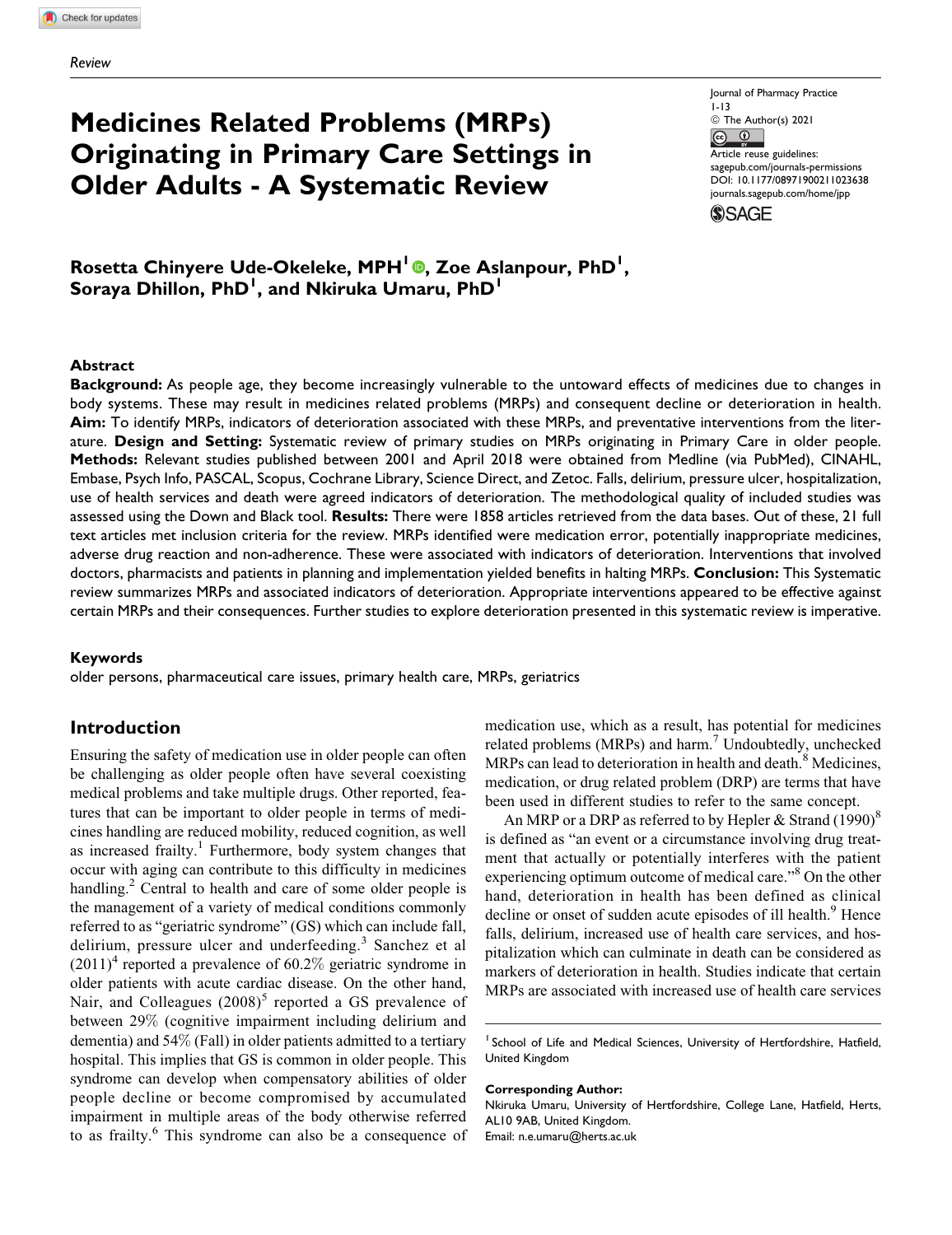and hospitalization in older people. $10,11$  Similarly, clinical decline in older people, has been shown to result in hospitalization more so when the events are of sudden or acute onset.<sup>12</sup> Indeed, results from one published systematic review suggested that the prevalence of hospitalization from MRPs can be up to  $12.1\%$ .<sup>13</sup> The implication of these findings is that MRPs and clinical decline can be associated with hospitalization of affected individuals. Sadly, hospitalization often translates to some form of cost to the patient as well as translating to an economic cost that can be worrying for any health care system.<sup>14</sup> Thus, the annual cost of hospital admissions associated with one type of MRPs, notably adverse drug reaction (ADR), was estimated to be £466 m (US \$847 m) by an English study undertaken over a decade ago. $11$  Similarly, a rapid evidence synthesis and economic analysis of studies published about a decade ago, estimated the cost of avoidable Primary care ADR to be £83.7 m (US\$150.66 m) per annum.<sup>14</sup> In terms of global estimate, worldwide, the annual cost associated with medication errors (one other type of MRPs) was £23 billion (US\$42 billion).<sup>15</sup> This constituted almost 1% of the total global health expenditure.<sup>15</sup> It would be appropriate to suggest that the cost associated with MRPs makes the study of MRPs and of the preventative interventions to mitigate it imperative. This is a global necessity, given both an increasing age demographic and scarce resources, more so since events due to MRPs are potentially preventable.<sup>14-16</sup> Importantly, most medicines related problems that can lead to hospitalization resulting in a cascade of problems within hospitals have their origin within primary care setting.<sup>17</sup> Hence it is fitting to have this study on MRPs originating in Primary care. A number of systematic reviews have explored aspects of medicines related problems occurring outside secondary care settings and leading to hospitalization and /or death. Others, however reported prevalence of MRPs without health outcome associated with it. Thus, a systematic review by Morin, Laroche, Taxier and Johnell  $(2016)^{18}$  reported a 43.2% weighted point prevalence of potentially inappropriate medicine (PIM) in nursing home. However, it did not explore its impact on health of older adults, an assessment important for health-related economy. Another systematic review reported a higher rate of hospitalization in nursing home residents exposed to PIM when compared to those in the community.<sup>19</sup> Similarly, there are published systematic reviews on interventions to improve polypharmacy in older people.<sup>20,21</sup> Hence it can be right to say that several works including systematic reviews had been undertaken on medicines related problems in older people. However, none to the knowledge of the reviewers explored within one systematic review several MRPs occurring in older people arising in primary care and indicators of deterioration that can potentially be associated with them as explored in this review. This is important given that a cohort of patients can often present with different types of MRPs leading to hospitalization, use of other health services or death. Furthermore, systematic review is considered a gold standard for evidence-based practice.<sup>22</sup>

Aim: To explore published primary studies on MRPs occurring in older people from Primary health care settings, including where this has led to hospitalization; to explore the types of tools/interventions employed to identify and prevent MRPs in this patient group.

Review Objectives: To ascertain from published studies, medicines related problems associated with priorly determined indicators of deterioration, most frequently affected patient group reported, the residential settings of these patients, risk factors, tools employed to identify MRPs, and interventions applied to prevent MRPs

Methods: The scope of the review was defined by applying the acronym PICOS (Population, Intervention/Exposure, comparison, Outcome, Setting).<sup>23</sup> Subsequent to this, though a protocol was not registered, a systematic review plan guided by PRISMA-P (Preferred Reporting Items for systematic review for protocols) was drawn up and approved by the research team prior to the commencement of the systematic review.<sup>24</sup> The plan was employed as a guidance document to systematically review relevant Primary studies published between 2001 and 2018. It described the scope, rational, intended purpose, as well as the methodological and analytical approach to the review. Ethical approval was not required prior to commencement of review as the use of patients' identifiable data was not intended.

# **Inclusion Criteria**

The agreed indicators for deterioration were fall, delirium, pressure ulcers, hospitalization, use of health services and death, chosen because of the association of these indicators with older people.<sup>4,5</sup> Selected studies were assessed against the following inclusion criteria: (i) Studies written in English language; (ii) Population of people aged 65 years and over; (iii) with an exposure to or intervention for medicines related problems originating in Primary care;(iv) with outcomes- hospitalization, use of health services, falls, delirium, pressure ulcers or death; (v) Primary studies (vi) Published between 2001 and 2018. Includable study designs were observational (retrospective or prospective case control, case series non- interventional, cross sectional, cohort) and interventional (quasi-experimental, randomized controlled trials, case series interventional) studies. Studies from year 2001 were included in this review to make the included studies contemporary with the UK's initiatives on medicines management for older people.<sup>25</sup> This was an initiative, included in the first official document on health and social care for older people in the UK (National service framework for older people). Put succinctly, it was about using right medicines in the right context (people and time). Although this document was initiated in the UK, it has global relevance as medication use and old age are common issues globally.

# **Exclusion Criteria**

Any study that did not fulfill criteria for inclusion, studies unrelated to review objectives, abstract -only papers, nonehuman subject studies, systematic review studies.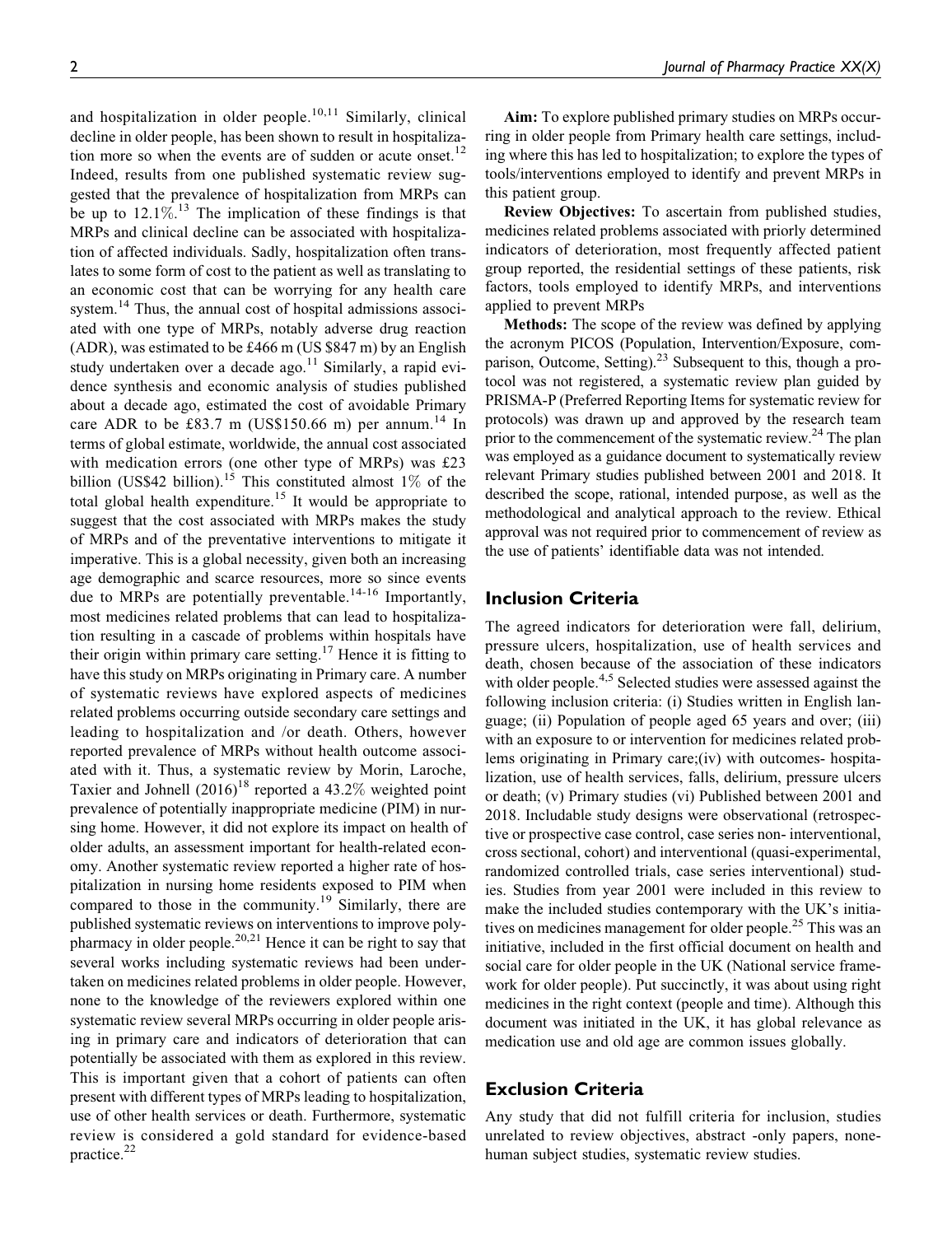| Data bases searched<br>(From 2001 - March 2018)                                                                                                                                                                                 | Terms used for searching in medline                                                                                                                                                                                                                                                                                                                                                                                                                                                                                                                                                                                                                                                                                                                                                                                                    |
|---------------------------------------------------------------------------------------------------------------------------------------------------------------------------------------------------------------------------------|----------------------------------------------------------------------------------------------------------------------------------------------------------------------------------------------------------------------------------------------------------------------------------------------------------------------------------------------------------------------------------------------------------------------------------------------------------------------------------------------------------------------------------------------------------------------------------------------------------------------------------------------------------------------------------------------------------------------------------------------------------------------------------------------------------------------------------------|
| MEDLINE via PubMed<br>• MEDLINE via PubMed<br>$\bullet$ Cochrane<br>$\bullet$ Scopus<br>$\bullet$ CINAHL<br>$\bullet$ Zetoc<br>• Embase<br>• Psych INFO<br>$\bullet$ PASCAL<br>International Pharmaceutical<br>• Science Direct | • Population: Older OR elderly OR (older people) OR (older person) OR (older population) OR (elderly<br>people) OR (elderly person) OR (elderly population) AND<br>Intervention/Exposure: Medicines Related Problems (MRPs) OR (Adverse drug event) OR (adverse drug<br>$\bullet$<br>reaction) OR (inappropriate medi\$) OR (pharmaceutical care issues) OR (pharmaceutical services) OR<br>(medication error) AND<br>Outcomes events: (Pressure ulcer) OR (geriatric syndrome) OR delirium OR fall OR fracture OR hospitali?<br>$\bullet$<br>ation OR death AND<br>• Setting: (Primary care) OR (Primary health care) OR (general practice) OR (family practice) OR (patient<br>admission) OR (patient discharge) OR (continuity of patient care) OR (doctor's office) OR (ambulatory<br>care) OR (accident and emergency) OR surgery |

**Table 1.** Data Base and Terms Employed to Obtain Relevant Studies.

# *Data Sources and Search Methods*

Electronic search of International Pharmaceutical Abstracts, MEDLINE (via PubMed), CINAHL, Embase, Psych INFO, PAS-CAL, SCOPUS, Cochrane Library, Science Direct and Zetoc as well as references within included articles were undertaken for relevant studies (Table 1). Choices of data bases to be searched were based on insights gained from the method's section of related reviews. All data bases were searched from 2001 to March 2018.

MRPs, medicines related problems, medication error, adverse drug event, adverse drug reaction, non-adherence, potentially inappropriate medicines, and pharmaceutical care issues, identified within the MEDLINE database through the MeSH term "pharmaceutical services," were employed as search terms for MRPs. Falls, delirium, pressure ulcers, hospitalization, use of health services, and death were employed as search terms for indicators of deterioration. Settings were specified as primary care, general practice, family practice, care homes, community, patient admission, and patient discharge.

Boolean operators, AND/OR were used to combine search terms. The "snowballing" strategy, going through the reference list of all included studies to obtain further relevant studies was also employed<sup>26</sup>

## *Study Selection and Validation Process*

Following a literature search of the databases by one reviewer (RO), studies were exported to Endnote X7. Titles and abstracts were screened for relevance, duplicates were removed followed by screening the complete articles for possible inclusion by one reviewer (RO). Another reviewer, (NU) independently reviewed the titles, abstracts, and full studies, confirmed relevance of studies in meeting the inclusion criteria and excluded studies deemed to be irrelevant. There was complete agreement on relevance of selected studies by RO and NU.

# **Methodological Quality (Risk of Bias Assessment)**

A quality assessment checklist proposed by Downs and Black for the methodological quality of randomized and non-

randomized studies of health care interventions was adapted for this review.<sup>27</sup> It is a commonly used and well validated rating scale.<sup>28,29</sup> The original scale assigns a total score out of 32 points. In line with previous studies, a modified version of the scale was employed by simplifying the power question and awarding a single point to studies with sufficient power to detect a clinically important effect, where the probability value for a difference being due to chance is  $\leq 5\%$ .<sup>30</sup> The review team acknowledged that statistical significance does not always equate to clinical significance.<sup>31</sup>

Though ROBINS-1 is usually, the preferred tool for assessing risk of bias in non-randomized trials, the decision on choice of tool for this review was based on the included studies comprising of both randomized and non-randomized studies.

#### *Data Extraction and Synthesis Process*

Data extraction forms were created consisting of study design, setting, mean age, sample size, MRPs, outcome deterioration, implicated medicines, risk factors and reported interventions presented in Tables 2 and 3, respectively. Three studies were initially piloted to test the forms. Data was extracted into these forms. Data obtained from similar research settings were grouped together and summarized using narrative synthesis. Meta-analysis could not be performed because of the heterogeneity of the included studies.

It is necessary to note here that since adverse drug event (ADE) was not categorized in the Hepler and Strand 1990 classification of MRPs unlike ADR, for this review an ADR will refer to either ADE or ADR. $8$  An adverse drug event is defined as an injury resulting from medical intervention related to drug(s).<sup>32</sup> On the other hand, ADR is "an appreciably harmful or unpleasant reaction, resulting from interventions relating to the use of a medicinal product which predicts hazard from future administration and warrants prevention or specific treatment or alteration of the dosage regimen, or withdrawal of the product."<sup>33</sup> This is a comprehensive definition that can apply both to adverse drug events and reactions.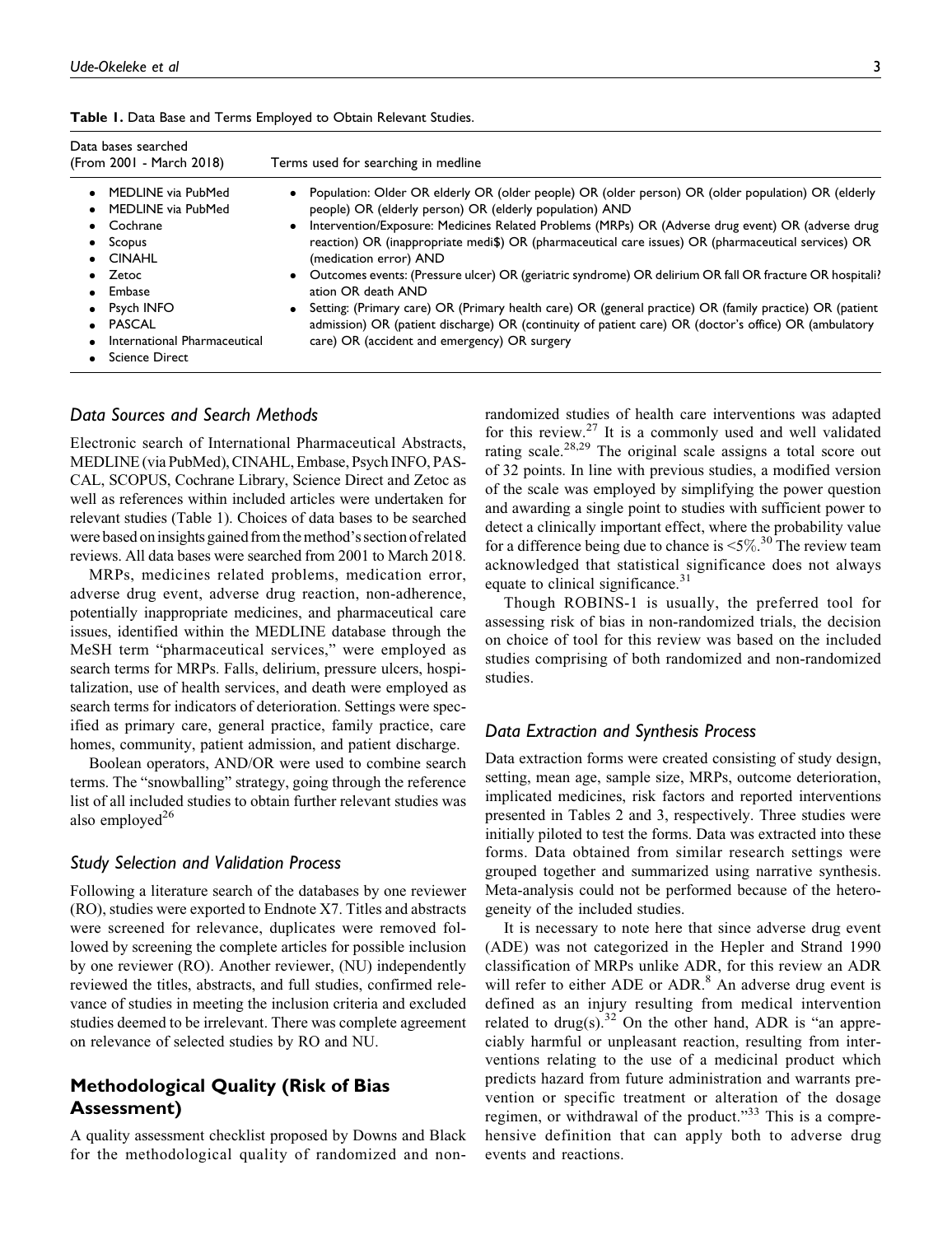| Study design<br>Country                                                                                                                              | Setting age<br>(in years)                                           | identification prevalence<br>MRPs type methods of                                                                                                        | Indicator of deterioration/<br>rate of medicines related<br>hospitalization                 | with MRPs<br>Number of<br>indicators<br>associated | Medicines implicated in MRPs                                                                                                                       | Risk factors recorded Most affected<br>patient group                                                                                                        |
|------------------------------------------------------------------------------------------------------------------------------------------------------|---------------------------------------------------------------------|----------------------------------------------------------------------------------------------------------------------------------------------------------|---------------------------------------------------------------------------------------------|----------------------------------------------------|----------------------------------------------------------------------------------------------------------------------------------------------------|-------------------------------------------------------------------------------------------------------------------------------------------------------------|
| Barber et al (2009) <sup>47</sup><br>prospective study<br>Mixed method<br>$\leq$                                                                     | Mean age 85<br>Care home                                            | interviews and observations<br>Medication error identified via<br>prevalence:69.5%                                                                       | potential for and cause of<br>No specific indicator but<br>harm from MRPs was<br>identified | $\circ$                                            | ACEI (angiotensin-converting<br>enzyme inhibitors)                                                                                                 | Inaccurate medicines records Prevalence<br>Lack of teamwork Inefficient ordering<br>High workload inadequate knowledge<br>of verbal communication<br>system |
| Retrospective cohort<br>Barnett et al (2011) <sup>41</sup><br>study<br>š                                                                             | Care home and Own<br>Mean age 75.2<br>home                          | the Beers Criteria Prevalence<br>medicines (PIM) Identified by<br>Potentially Inappropriate<br>of PIM: 20-46%                                            | Death                                                                                       | 0                                                  | Nitrofurantoin Amitriptyline<br>Fluoxetine Muscle relaxants<br>Long acting benzodiazepines<br>NSAIDs                                               | Living in care, Older age, and additional<br>polypharmacy                                                                                                   |
| Analysis of retrospective<br>longitudinal data<br>Lau et al (2005) <sup>50</sup><br>USA                                                              | Care home (Nursing<br>Mean age 85<br>home)                          | Identified by Beers Criteria<br>$\frac{\Sigma}{\Gamma}$                                                                                                  | Death PIM related = 33%<br>Hospitalization                                                  | 2                                                  | Antihistamine, oxybutynin<br>supplement, ranitidine<br>chloride, amitriptyline<br>hydrochloride, iron                                              | Intermittent PIM                                                                                                                                            |
| Prospective case control Mean age 86<br>Gurwitz et al (2005) <sup>16</sup><br>study<br>Canada                                                        | ∞<br>$+$<br>Care home                                               | 8 per 100<br>Medication error, ADR<br>Prevalence of ADR 9.<br>resident months                                                                            | Delirium death fall                                                                         | m                                                  | diuretic opioids antiplatelet<br>Atypical antipsychotic loop<br>warfarin<br>ACEI                                                                   | Polypharmacy                                                                                                                                                |
| Secondary data analysis.<br>Budnitz et al (2011) <sup>49</sup><br>Endres et al (2016) <sup>36</sup><br>Prospective cohort<br>Germany<br>study<br>USA | Mean age $\geq$ 65<br>55<br>Mean age $\geq$<br>Hospital<br>Hospital | 돋<br>dentified by Beers criteria<br>ist<br>Unintentional overdose<br>Identified by PRISCUS<br>Prevalence: 23.5%<br><b>ADR</b><br>$\frac{\Sigma}{\Omega}$ | Hospitalization ADR related<br>Hospitalization PIM related<br>$= 37.5%$<br>$=6%$            |                                                    | relaxants Antihypertensives<br>Benzodiazepines Analgesics<br>Antidepressants Muscle<br>Oral antiplatelet Oral<br>hypoglycaemic<br>warfarin Insulin | Polypharmacy<br>Polypharmacy                                                                                                                                |
| observational study<br>Hofer-Dueckelmann<br>et al $(2011)^{35}$<br>Prospective<br>Austria                                                            | Mean age, $66.5 \pm 15.8$ Prevalence: $7.6\%$<br>Hospital           | <b>ADR</b>                                                                                                                                               | ADR related $= 7.6%$<br>Hospitalization                                                     |                                                    | Vitamin K antagonist<br>Beta blockers<br>Diuretic<br>NSAID<br><b>ACEI</b>                                                                          | impairment, need for<br>care, female gender<br>Impaired renal<br>Polypharmacy<br>cognitive<br>function,                                                     |
| Qualitative case studies<br>Howard et al (2008) <sup>48</sup>                                                                                        | Hospital                                                            | Medication error Identified using<br>ion's<br>a framework of Reas<br>model                                                                               | Hospitalization                                                                             |                                                    | Not reported                                                                                                                                       | communication problems, Knowledge gap                                                                                                                       |
| Laatikainen et al (2016) <sup>38</sup> Hospital<br>Retrospective study<br>Finland                                                                    | Mean age $\geq 65$                                                  | hospitalization 23.1%<br>Prevalence MR-<br><b>ADR</b>                                                                                                    | Hospitalization falls delirium<br>ADR related $= 23.1\%$                                    | S                                                  | isosorbide mononitrate,<br>Opioids, benzodiazepines<br>levodopa, memantine<br>carbamazepine,                                                       | Poly pharmacy                                                                                                                                               |

*(continued)*

Table 2. Characteristics of Included Studies on MRPs. **Table 2.** Characteristics of Included Studies on MRPs.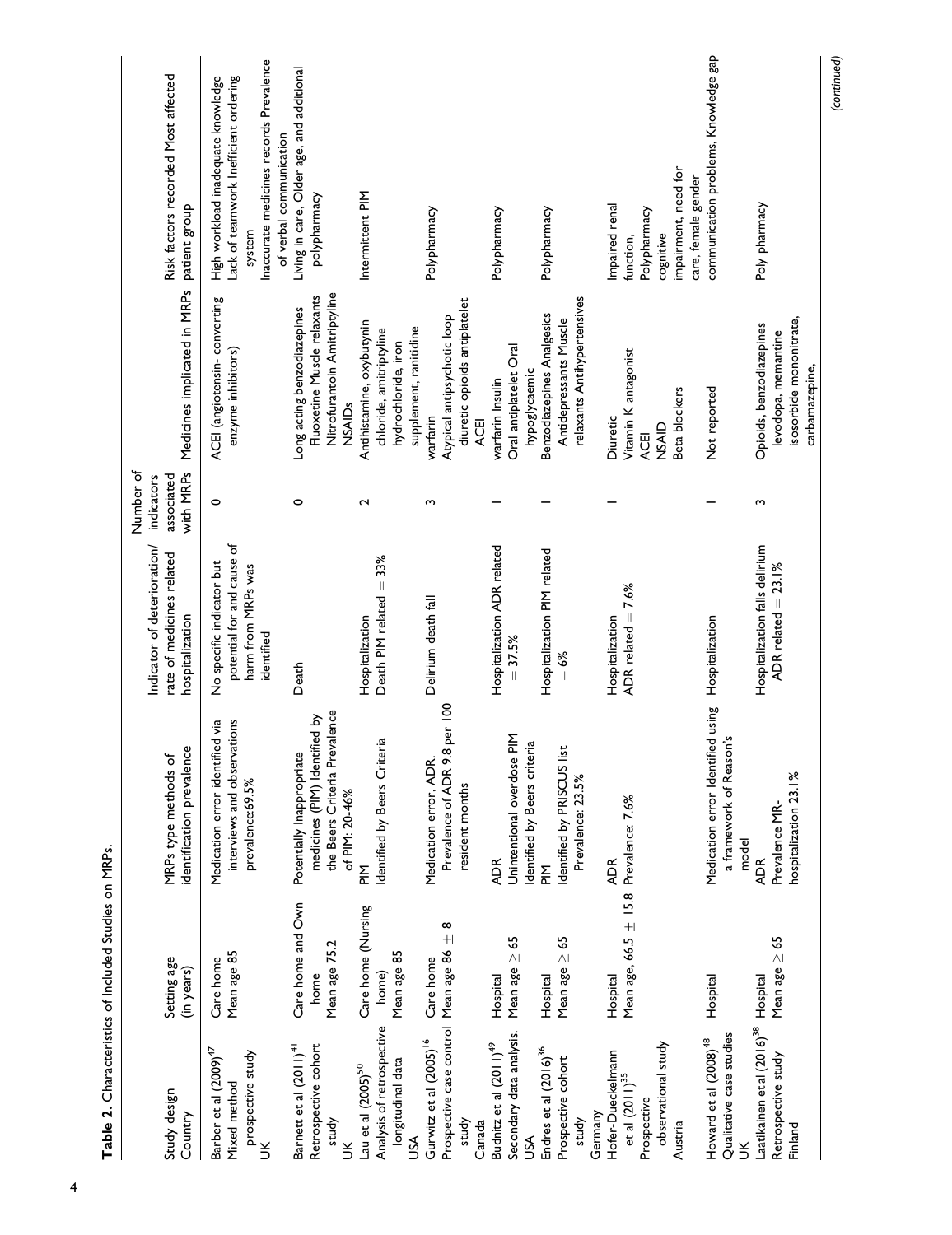Table 2. (continued) **Table 2.** (continued)

| Study design<br>Country                                                                  | Setting age<br>(in years)                | identification prevalence<br>MRPs type methods of                                                                                                                     | Indicator of deterioration/<br>rate of medicines related<br>hospitalization           | with MRPs<br>Number of<br>indicators<br>associated | Medicines implicated in MRPs                                                                     | Risk factors recorded Most affected<br>patient group                                                                                 |
|------------------------------------------------------------------------------------------|------------------------------------------|-----------------------------------------------------------------------------------------------------------------------------------------------------------------------|---------------------------------------------------------------------------------------|----------------------------------------------------|--------------------------------------------------------------------------------------------------|--------------------------------------------------------------------------------------------------------------------------------------|
| Leendertse et al (2008) <sup>37</sup><br>Prospective multicentre<br>Netherlands<br>study | Hospital                                 | prevalence MR-hospitalization<br><b>ADR</b> medication error<br>5.6%                                                                                                  | Hospitalization ADR related<br>$= 5.6%$                                               |                                                    | oral antidiabetic $\beta$ -Blockers<br>Antiplatelets diuretics insulin                           | nonadherence to medication regimen<br>Impaired cognition $\geq$ 4 comorbidities<br>dependent living renal impairment<br>polypharmacy |
| Prospective analysis UK<br>Pirmohamed et al<br>$(2004)^{11}$                             | Age range was 65-83<br>years<br>Hospital | 6.5%<br>Prevalence of ADR =<br><b>ADR</b>                                                                                                                             | Hospitalization Death<br>ADR related $= 6.5\%$                                        | Z                                                  | Diuretics Warfarin ACE<br>Antidepressants<br>NSAID                                               | Medication interaction                                                                                                               |
| A nested case control<br>Van der Stelt et al<br>Netherlands<br>$(2015)^{45}$<br>study    | Age range was $\geq 65$<br>Hospital      | Identified by Beers criteria and by<br>34.1%<br>$\vert\vert$<br>PIMs and PPO (potential<br>prescribing omission<br>criteria Prevalence PIM<br>STOPP/START<br>to 44.4% | Hospitalization PIM<br>related $=$ 5.6%                                               |                                                    | <b>Benzodiazepine</b><br>NSAIDs                                                                  | $\geq$ 3 comorbidities, renal impairment<br>Impaired cognition, polypharmacy                                                         |
|                                                                                          |                                          | $PPO = 57.7%$                                                                                                                                                         |                                                                                       |                                                    |                                                                                                  |                                                                                                                                      |
| Wierenga et al (2012) <sup>5</sup><br>Prospective cohort<br>Netherlands<br>study         | Mean age: 77.8<br>Hospital               | <b>ADR</b>                                                                                                                                                            | $ADR$ related = $12\% - 25.9\%$<br>Hospitalization Delirium<br>Falls (12%)<br>(25.9%) | m                                                  | Diuretics Prednisolone NSAID<br>Antidepressant Antipsychotic                                     | Co-morbidity Functional impairment<br>Cognitive impairment                                                                           |
| Beer et al (2010) <sup>34</sup>                                                          | Community                                | $\frac{\Sigma}{\Omega}$                                                                                                                                               | 忌                                                                                     | c                                                  | NSAID <sub>s</sub>                                                                               | Polypharmacy                                                                                                                         |
| Prospective                                                                              | Mean age: $77 \pm 3.6$                   | According to Australian criteria                                                                                                                                      | Hospitalization                                                                       |                                                    | Allopurinol                                                                                      | Underutilization of medicines                                                                                                        |
| observational cohort<br>Australia<br>study                                               |                                          | for assessment<br>$PIM = 48.7%$<br>Prevalence:                                                                                                                        | Death                                                                                 |                                                    | Antihypertensives<br>antidepressants,<br>Benzodiazepine<br>Antihistamine<br>Tricyclic<br>Digoxin |                                                                                                                                      |
| Retrospective study<br>Cahir et al (2014) <sup>40</sup><br>Ireland                       | General practices<br>Mean age:78         | Identified by STOPP<br>$PIM = 42%$<br>Prevalence:<br>criteria<br><b>ADR</b><br>돝                                                                                      | Use of health services                                                                |                                                    | inflammatory psycholeptics<br>anti-thrombotic anti-<br>psychoanaleptics                          | medication possession ratio (a measure<br>Number of different repeat drug classes,<br>of medication adherence)                       |
| Henschel et al (2015) <sup>39</sup>                                                      | Age range $\geq 65$                      | $\frac{\Sigma}{\Omega}$                                                                                                                                               | Hospitalization                                                                       |                                                    | Analgesics                                                                                       | Greater age                                                                                                                          |
| Retrospective analysis<br>Germany                                                        |                                          | Identified with the PRISCUS list                                                                                                                                      | $P$ IM related = $10\%$                                                               |                                                    | Antibiotic Antidepressants<br>Cardiovascular drugs<br>Antiplatelet<br>Sedatives                  | Preceding events of hospitalization<br>Higher co-morbidity                                                                           |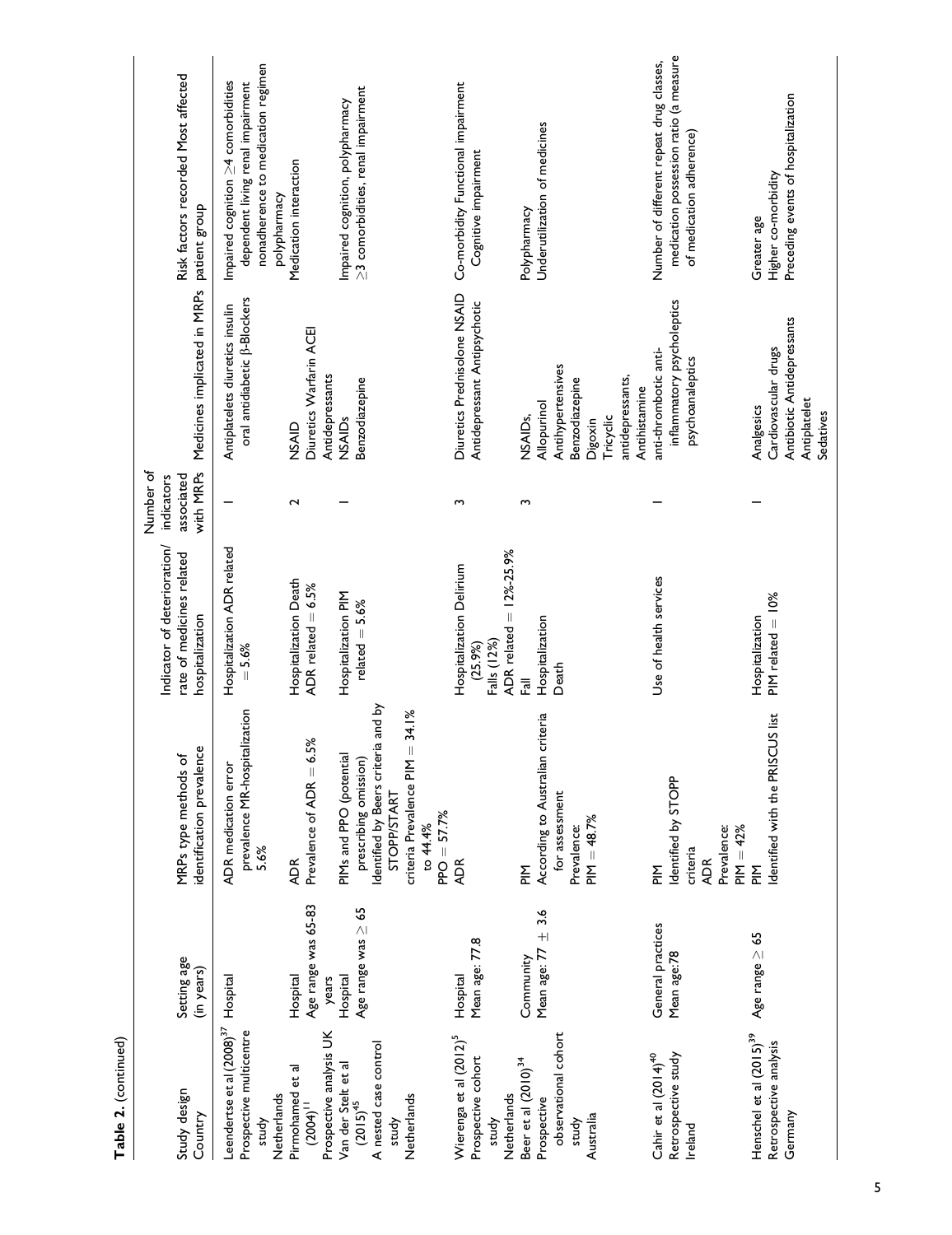| Study design<br>Country                                                                        | Setting age (in years of<br>participants)                                                                                      | Intervention                                                                                                                                                                                                                                                                  |          | Follow up Outcomes                                                                                                                                                                                                                | Relevant findings                                                                                                                                                                                                                                                                                                                                               |
|------------------------------------------------------------------------------------------------|--------------------------------------------------------------------------------------------------------------------------------|-------------------------------------------------------------------------------------------------------------------------------------------------------------------------------------------------------------------------------------------------------------------------------|----------|-----------------------------------------------------------------------------------------------------------------------------------------------------------------------------------------------------------------------------------|-----------------------------------------------------------------------------------------------------------------------------------------------------------------------------------------------------------------------------------------------------------------------------------------------------------------------------------------------------------------|
| series intervention<br>prospective case-<br>Chan et al (2014) <sup>46</sup><br>study<br>Taiwan | $age$ 75.6 $\pm$ 6.1                                                                                                           | solving drug related problems (DRPs) among<br>older adults prescribed multiple medications<br>Outpatient department Mean Medication safety review clinic (MSRC) for                                                                                                           | 24 weeks | Patients satisfaction between weeks<br>Changes in the number of total<br>Changes in physical functioning<br>Patients who had at least one<br>unsolved DRP<br>medications<br>1 and 24                                              | health as good or better, increased from 22%<br>Percentage of participants rating their general<br>Unexpected functional decline of 0.5 points<br>The mean number of chronic medications<br>40 unsolved DRPs at week 24<br>to 38% in 24 weeks<br>decreased by 0.4                                                                                               |
| controlled trial<br>Gallagher et al<br>A randomized<br>$(2011)^{10}$<br>$\leq$                 | Cork University Hospital Age<br>range $\geq$ 65years<br>Hospital                                                               | STOPP/START criteria for<br>PIM/PPO and providing recommendations to<br>Screening of hospitalized older patients'<br>the attending medical team<br>medication against                                                                                                         | 6 months | Length of hospital stay Rate of PIM<br>Medication appropriateness index<br>Prevalence of all-cause mortality<br>assessed using STOPP/START<br>Frequency of unnecessary<br>Prevalence of fall<br>polypharmacy<br>criteria<br>(MAI) | Non-significant reduction in falls and in all-cause<br>Lower MAI scores at discharge than at admission<br>mortality during 6-month follow up STOPP/<br>Reduction in unnecessary polypharmacy (from<br>START PIM increased gradually during the<br>20.0% at admission to 5.4% at discharge<br>follow up period in both groups<br>(absolute risk reduction 35.7%) |
| Gillespie et al (2009) <sup>43</sup> Hospital<br>controlled trial<br>A randomized<br>Sweden    | range $\geq$ 80 years Follow up: Provision of advice to<br>follow up in community Age<br>University Hospital with<br>12 months | patient's physician Patients<br>education and monitoring, Patient counseling<br>call two months after<br>pharmacist: Medication reconciliation<br>Interventions provided by ward-based<br>Performance of drug review<br>Follow up telephone<br>at discharge<br>discharge      |          | 12 months Frequency of hospital visits during a<br>12-month follow up period                                                                                                                                                      | reduction in all visits to the hospital and a 47%<br>Drug related readmissions were reduced by 80%<br>Intervention group vs control group: 16%<br>reduction in visits to the emergency<br>department                                                                                                                                                            |
| Sellors et al (2003) <sup>42</sup><br>controlled trial<br>A randomized<br>Canada               | 24 sites of family practices Age<br>range $\geq$ 65 years<br>Primary care                                                      | Hepler and Strand definitions of DRPs was used<br>Pharmacists conducted face-to-face medication<br>group. Then gave written recommendations<br>reviews with patients in the intervention<br>to the physicians                                                                 | 5 months | Proportion of the recommendations<br>implemented by the physicians<br>Number of DRP identified in the<br>intervention arm                                                                                                         | Mean of 2.5 DRPs identified in the intervention<br>No statistically significant difference in number<br>of medicines, or health care use between<br>implement 72.3% of recommendations.<br>Physicians implemented/attempted to<br>groups<br>dno.18                                                                                                              |
| Randomized control<br>Wang et al (2013) <sup>44</sup><br>study<br>Taiwan                       | Age range $\geq$ 65 years<br>Community                                                                                         | gram including a coach, and 2 months<br>Both groups received routine medication safety<br>reminders by well-trained volunteers, two<br>e telephone calls over a<br>instructions for their chronic illness<br>Medication safety pro<br>home visits and fiv<br>two-month period |          | Medication safety knowledge<br>Medication safety attitude                                                                                                                                                                         | safety knowledge but no significant difference<br>After two months of coaching the intervention<br>group demonstrated higher scores than the<br>control group with regard to medication<br>in attitudes scores between two groups                                                                                                                               |

Table 3. Characteristics of Included Studies on Interventions for MRPs. **Table 3.** Characteristics of Included Studies on Interventions for MRPs.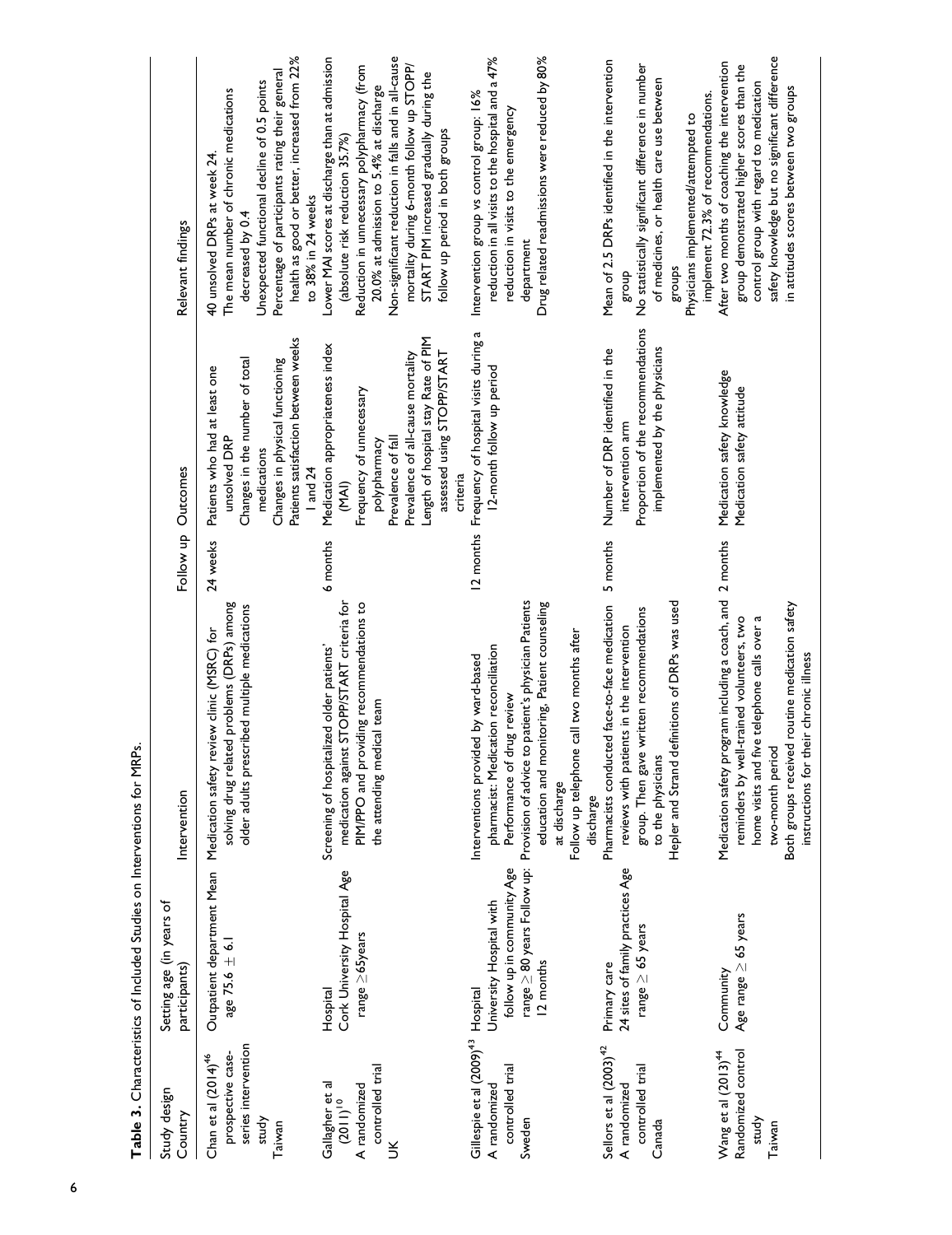

**Figure 1.** The PRISMA flow diagram for study selection.

## **Results**

Figure 1 provides an overview of the search and selection process. A total of 1858 studies were identified, of which 21 studies satisfied the inclusion criteria. The included studies consist of 16 studies on deterioration due to MRPs and 5 studies on interventions to prevent deterioration due to MRPs. The included studies consisted of six prospective observational studies Australia,<sup>34</sup> Austria<sup>35</sup> Germany,<sup>36</sup> Netherlands,<sup>5,37</sup> UK.<sup>11</sup> Four retrospective cohort studies, Finland,<sup>38</sup> Germany,<sup>39</sup> Ireland,<sup>40</sup> UK.<sup>41</sup> Four randomized controlled trials, Canada,<sup>42</sup> Sweden,<sup>43</sup> Taiwan<sup>44</sup> UK.<sup>8</sup> Two case control studies, Canada,<sup>14</sup> Netherlands.<sup>45</sup> One prospective case series intervention, Taiwan. $46$  One mixed methods study UK. $47$  One qualitative case study, UK.<sup>48</sup> Two secondary data analysis, USA.<sup>49,50</sup>

The studies were conducted in three types of settings: Care home<sup>16,47,50</sup> Hospital (where MRPs originated from primary care)<sup>11,35,37,38,45,48</sup> and Community (with type of community setting unspecified).<sup>34,40</sup> A UK retrospective cohort study<sup>41</sup> included participants from care homes and their own homes but for this review is reported under care home. On the average, patients were aged 75 years based on 15 studies.

Methodological Quality of studies: Table 4: Assessment of methodological quality for 20% of included studies was achieved using adapted tool. $27$  All studies were rated and assigned a grade of "good" (19-23 points).

# *MRPs in Care Home Setting (Including Nursing and Residential Homes)*

The reported prevalence of MRPs was 9.8% to 69.5%. The MRPs reported were Potentially Inappropriate Medicines (PIM), $41,50$ Medication error  $(ME)^{47}$  and adverse drug reaction (ADR).<sup>16</sup>

Two studies examined the association between PIM and risk of hospitalization and death. The Beer criteria which is a tool by American Geriatric Society for identifying potentially inappropriate medication use in older adult was used. Descriptive statistics was used to establish associations between PIM and risk of hospitalization and death<sup>50</sup>; lack of association between PIM and death but an association between number of medicines and  $\text{death}^{41}$  According to findings from one study, the risk of hospitalization was 33% and risk of death was 28% greater for residents with PIM exposure when compared to those without.<sup>50</sup>

One study examined ME and reported the potential for harm through prescribing, monitoring, administration and dispensing errors.<sup>47</sup> One study reported ME as a cause of ADR resulting in delirium, fall, fall with fracture and death.<sup>16</sup> Types of drugs implicated in MRPs were cardiovascular drugs<sup>16,47</sup> Anticoagulants, antipsychotics, and long-acting benzodiazepines.<sup>16,50</sup>Other implicated medicines identified by single studies were anti-infectives and antiepileptics, $^{16}$  antihistamine with strong anticholinergic effect, narcotics, antispasmodic agents, and iron supplements $50$ 

The most at-risk groups were those taking drugs from several drug classes<sup>16</sup>; patients experiencing intermittent use of PIM<sup>50</sup>; patients on polypharmacy.<sup>16,41</sup>

#### *MRPs in Hospital Setting*

The reported prevalence of MRPs presented at hospitals from primary care was 6.5% to 48.7%. The MRPs reported were  $\text{PIMS},$ <sup>36,39,45</sup> Potential prescription omission (PPO),<sup>45</sup> ADR,<sup>5,11,35,37,39,49</sup> unintentional overdose<sup>49</sup> and ME.<sup>5,37</sup>

Two studies examined association between PIM and risk of hospitalization. These two studies used PRISCUSS List which was developed specifically for use in Germany to identify PIM in the elderly.

Multivariate regression was used to establish association.<sup>36,39</sup> One study examined association between PIM/PPO and risk of hospitalization, it used STOPP (Screening Tool of Older persons Prescription for identifying potentially inappropriate medicines)/ START (Screening Tool to Alert doctors to Right Treatment for identifying potentially prescription omission) criteria 2008 to identify PIMs and PPOs, similarly, multivariate regression was used to establish association.<sup>45</sup> However, when the same study employed Beers criteria 2012 to identify PIM, it found no association between PIM and risk of hospitalization. Though, the presence of two or more PIMs identified with Beers 2012 and STOPP 2008 was associated with a higher risk of hospitalization than the detection of no PIMs.

Two studies examined association between ADR and medication related hospital admission. These studies employed Naranjo algorithm (an algorithm for determining that an adverse drug event is due to drug rather than to other factors) to establish association.<sup>11,35</sup>

Three studies reported associations between ADR and hospitalization. One employed the Algorithm of Krammer (an algorithm for ranking probability of causation between a drug and a clinical manifestation in an adverse drug reactions).<sup>37</sup> A second study employed clinical pharmacist and geriatrician assessment.<sup>5</sup> The third study was by physicians' diagnosis.<sup>49</sup> Two studies identified ME as the cause of ADR.<sup>5,37</sup>Two studies identified death as a consequence of medicines related hospitalization $11,37$ 

The classes of medicines most implicated in the reasons for hospitalization were non-steroidal anti-inflammatory drugs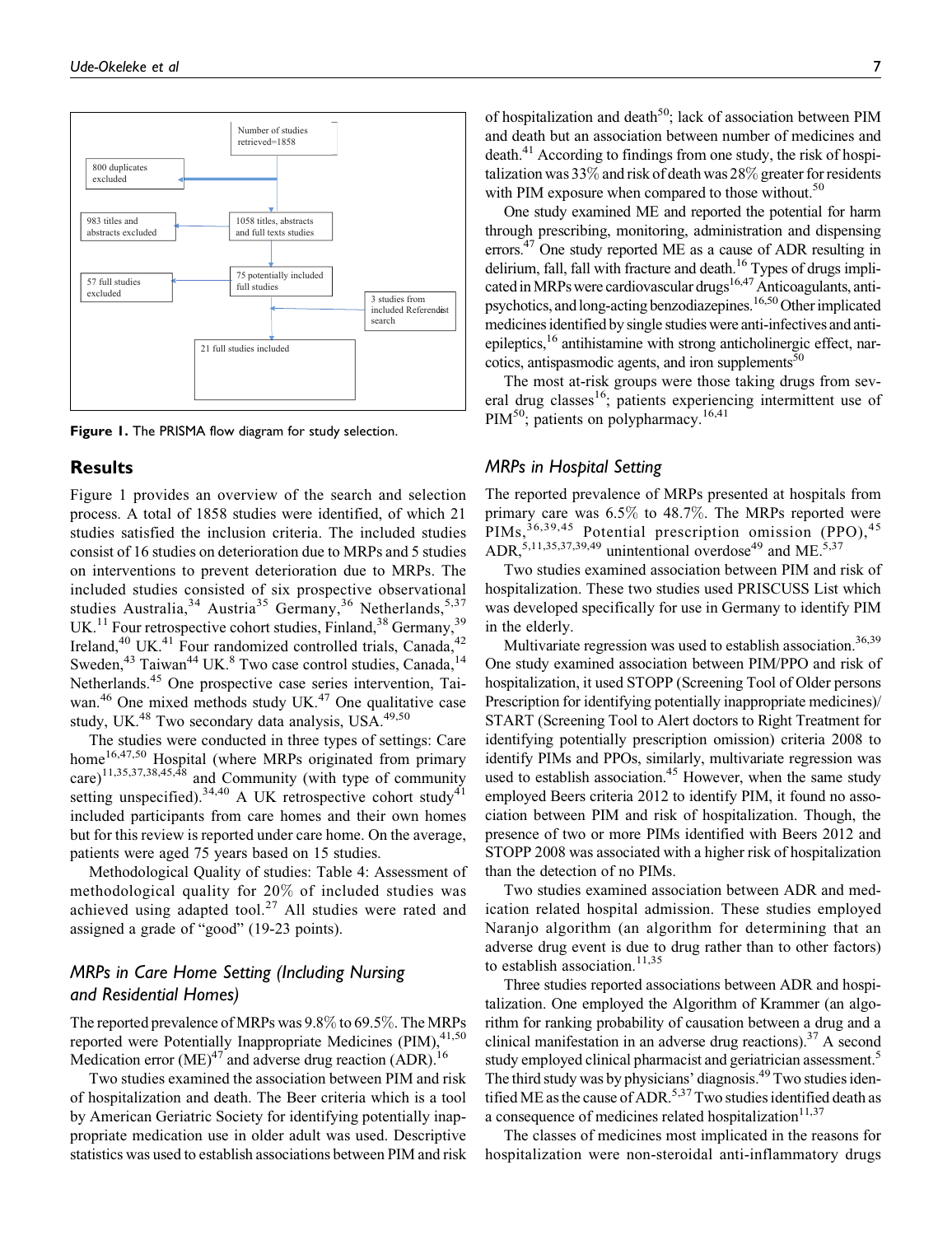|  |  |  | Table 4. Assessment of Methodological Quality of Studies. |  |  |  |
|--|--|--|-----------------------------------------------------------|--|--|--|
|--|--|--|-----------------------------------------------------------|--|--|--|

| Serial<br>number | Item/study                                                           | Gurwitz et al,<br>200516 | Barber et al,<br>2009 <sup>47</sup>                    | Barnett et al,<br>$2011^{41}$ | Pirmohamed<br>et al, 2004 <sup>11</sup> | $2014^{46}$ | Chan et al, Gillespie et al,<br>200943 |
|------------------|----------------------------------------------------------------------|--------------------------|--------------------------------------------------------|-------------------------------|-----------------------------------------|-------------|----------------------------------------|
| $\mathsf{L}$     | Hypothesis/aim/objective                                             | $Yes = 1$                | $Yes = 1$                                              | $Yes = 1$                     | $Yes = 1$                               | $Yes = 1$   | $Yes = 1$                              |
| 2                | Outcomes                                                             | $Yes = 1$                | $Yes = 1$                                              | $Yes = 1$                     | $Yes = 1$                               | $Yes = 1$   | $Yes = 1$                              |
| 3                | Patients characteristics described                                   | $Yes = 1$                | $Yes = 1$                                              | $Yes = 1$                     | $Yes = 1$                               | $Yes = 1$   | $Yes = 1$                              |
| 4                | Interventions described                                              | $Yes = 1$                | $Yes = 1$                                              | $Yes = 1$                     | $Yes = 1$                               | $Yes = 1$   | $Yes = 1$                              |
| 5                | Confounders described                                                | $No = 0$                 | $No = 0$                                               | $No = 0$                      | $No = 0$                                | $N0 = 0$    | $No = 0$                               |
| 6                | Study findings described                                             | $Yes = 1$                | $Yes = 1$                                              | $Yes = 1$                     | $Yes = 1$                               | $Yes = 1$   | $Yes = 1$                              |
| 7                | Estimate of random variability described                             | $Yes = 1$                | $Yes = 1$                                              | $Yes = 1$                     | $Yes = 1$                               | $Yes = 1$   | $Yes = 1$                              |
| 8                | Important adverse events reported                                    | $Yes = 1$                | $No = 1$                                               | $Yes = 1$                     | $Yes = 1$                               | $Yes = 1$   | $Yes = 1$                              |
| 9                | characteristics of patients lost to follow<br>up reported            | $No = 0$                 | $No = 0$                                               | $Yes = 1$                     | $No = 0$                                | $Yes = 1$   | $Yes = 1$                              |
| 10               | Actual probability reported                                          | $Yes = 1$                | $No = 0$                                               | $No = 0$                      | $Yes = 1$                               | $Yes = 1$   | $No = 0$                               |
| П                | Representative sample obtained                                       | $Yes = 1$                | $Yes = 1$                                              | $Yes = 1$                     | $Yes = 1$                               | $Yes = 1$   | Yeas $= 1$                             |
| 12               | Proportion of those asked who agreed to<br>participate stated        | $Yes = 1$                | $Yes = 1$                                              | $Yes = 1$                     | $Yes = 1$                               | $Yes = 1$   | $Yes = 1$                              |
| 3                | Sample drawn from a setting<br>representative of majority population | $Yes = 1$                | $Yes = 1$                                              | $Yes = 1$                     | $Yes = 1$                               | $Yes = 1$   | $Yes = 1$                              |
| 14               | Attempts made to blind study subject                                 | $Yes = 1$                | $Yes = I$                                              | $Yes = 1$                     | $Yes = 1$                               | $No = 0$    | $Yes = 1$                              |
| 15               | Attempts made to blind those measuring<br>outcomes                   | $No = 0$                 | $No = 1$                                               | $No = 0$                      | $No = 0$                                | $No = 0$    | $No = 0$                               |
| 16               | Was any data dredging reported                                       | $Yes = 1$                | $Yes = I$                                              | $Yes = 1$                     | $Yes = 1$                               | $Yes = 1$   | $Yes = 1$                              |
| 17               | In cohort studies do analysis adjust for<br>length of follow up      | $Yes = 1$                | $Yes = I$                                              | $Yes = 1$                     | $Yes = 1$                               | $Yes = 1$   | $Yes = 1$                              |
| 18               | Appropriate statistical test used to<br>measure main outcome         | $Yes = 1$                | $Yes = 1$                                              | $Yes = 1$                     | $Yes = 1$                               | $Yes = 1$   | $Yes = 1$                              |
| 19               | Compliance with intervention reliable                                | $Yes = 1$                | $Yes = 1$                                              | $Yes = 1$                     | $Yes = 1$                               | $Yes = 1$   | $Yes = 1$                              |
| 20               | Main outcome measures used accurate                                  | $Yes = 1$                | $Yes = 1$                                              | $Yes = 1$                     | $Yes = 1$                               | $Yes = 1$   | $Yes = 1$                              |
| 21               | Patients in different intervention group<br>similar                  | $Yes = 1$                | $No = 0$                                               | $Yes = 1$                     | $Yes = 1$                               | $Yes = 1$   | $Yes = 1$                              |
| 22               | Recruitment to different intervention<br>group over the same period  | $Yes = 1$                | Unable to<br>$determine =$<br>0                        | $Yes = 1$                     | $Yes = 1$                               | $Yes = 1$   | $Yes = 1$                              |
| 23               | Randomization of study subject done                                  | $No = 0$                 | $No = 0$                                               | $No = 0$                      | $No = 0$                                | $No = 0$    | $Yes = 1$                              |
| 24               | Concealment of randomized<br>interventions                           | $No = 0$                 | $No = 0$                                               | $No = 0$                      | $No = 0$                                | $No = 0$    | $Yes = 1$                              |
| 25               | Adequate adjustment for confounding                                  | $No = 0$                 | $No = 0$                                               | $No = 0$                      | $No = 0$                                | $No = 0$    | $No = 0$                               |
| 26               | Loses of patient to follow up taken into<br>account                  | Unable to                | Unable to<br>determine = 0 determine = 0 determine = 0 | Unable to                     | Unable to<br>$determine = 0$            | $Yes = 1$   | Unable to<br>$determine = 0$           |
| 27               | Sufficient power                                                     | $Yes = 1$                | $Yes = 1$                                              | $Yes = 1$                     | $Yes = 1$                               | $Yes = 1$   | $Yes = 1$                              |
|                  | Total                                                                | 20                       | 8                                                      | 20                            | 20                                      | 21          | 22                                     |

 $(NSAIDs)$ ,<sup>5,11,35,37,45</sup> antiplatelet drugs,<sup>11,37,49</sup> diuretics,<sup>5,11,35</sup> oral anticoagulants,  $11,37,49$  antidiabetic drugs<sup>37,49</sup> and angiotensin converting enzyme inhibitors. $11,35$ 

Groups most at risk of hospitalization from MRPs were older people with polypharmacy, impaired renal function, care needs, mental impairments as well as women.<sup>35,37,39</sup> Similarly, those with comorbidities were reported to be at risk.<sup>5,37,45</sup>

## *MRPs in Community Setting*

The MRPs reported were ADR,<sup>40</sup> PIM<sup>34</sup> and ME<sup>48</sup>

Three single studies examined the association between PIM and ME respectively with hospital admissions $34$  use of health services<sup>40</sup> and Medicines Related Hospital Admissions.<sup>48</sup>These studies gave conflicting results which were that admission for fall and for geriatric syndrome were not independently

associated with any markers of suboptimal prescribing.<sup>34</sup> However, number of medicines and use of one or more PIM were independently associated with all cause admission to hospital and greater hazard of admission to hospital.34 Similarly, active failure in medication use process including prescribing, dispensing, administering, and monitoring resulted in drug related hospital admission.<sup>48</sup> Patients with two or more PIP were twice as likely to have an ADR and have nearly a twofold increased risk in the expected rate of A&E visit<sup>40</sup>

## *Studies on Interventions to Stop MRPs*

Studies were undertaken in Canada, Sweden, Taiwan, and UK. Reported interventions comprised education of service users and medication review with therapeutic recommendation (Table 3).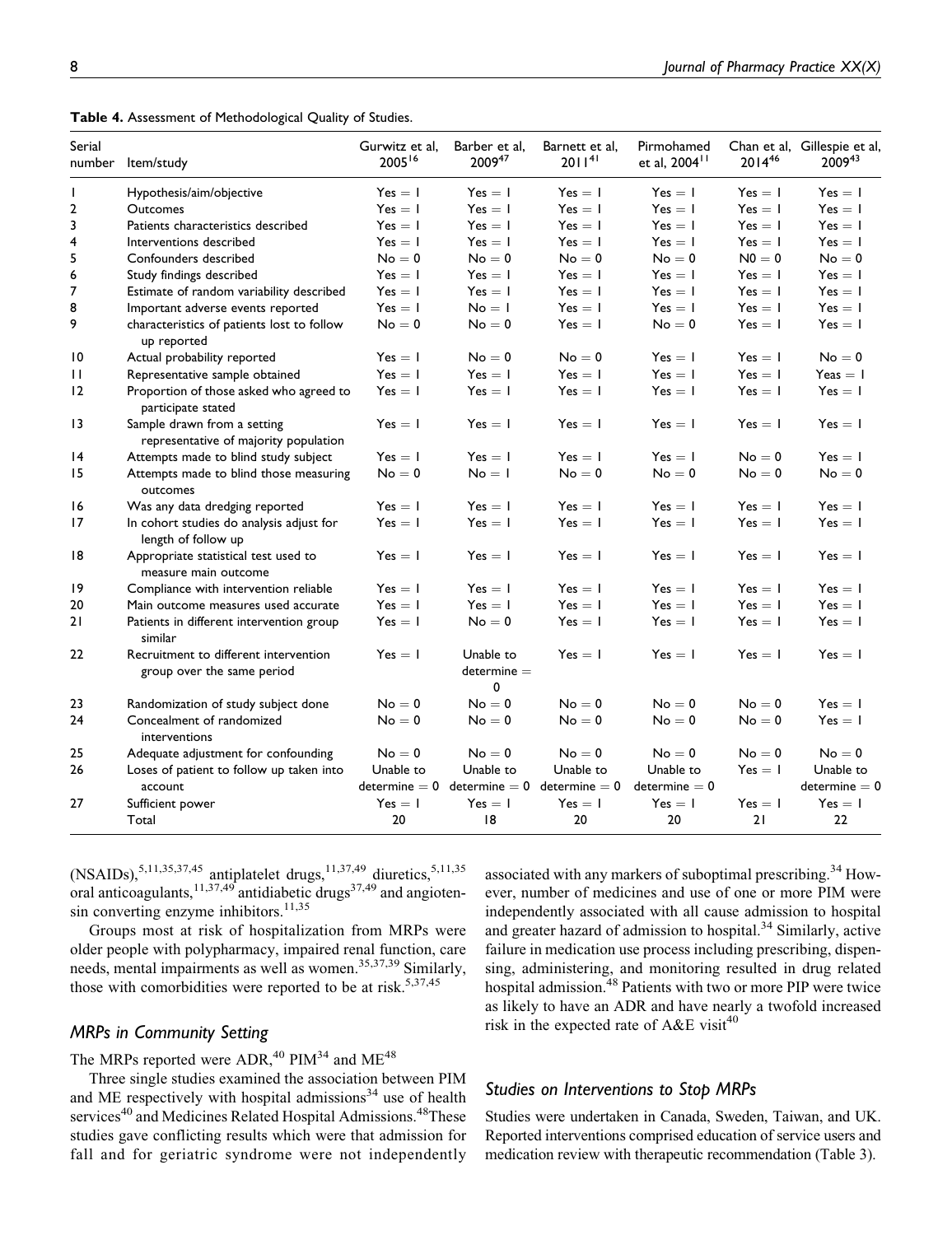Interventions employed in two studies were education of service users (Taiwan) $44,46$  and service providers.  $46$  Coaching rural Taiwanese elders on medication safety<sup>44</sup> resulted in an improvement in medication safety behavior but no apparent attitude change. However, education of service providers (prescribers) and service users (patients) $46$  indicated a reduction in the total number of chronic medication prescribed as well as participants' better report on self-health.

Three studies were on medication review with therapeutic recommendation, Canada, $42$  Sweden $43$  and UK.<sup>10</sup> Medication review and reconciliation in addition to patient education, and therapeutic recommendation to the prescriber resulted in a 16% reduction in all visit to the hospital, 34% reduction in visit to the accident and emergency, and an incremental cost saving.<sup>43</sup> Applying STOPP/START screening tool followed by recommendations to patient's doctor demonstrated a reductions in unnecessary polypharmacy, inappropriate medicines, prevalence of falls, all-cause mortality and MRPs with an absolute risk reduction of 35.7%. <sup>10</sup> On the other hand a study with a relatively small sample size of pharmacist intervention targeting polypharmacy in patients with a broad variable health status yielded neither a reduction in polypharmacy nor an improved health outcome.<sup>42</sup>

## **Discussion**

There is a variation in the prevalence of MRPs reported by different studies which can be attributed to a number of factors: Notably, there were variations in types of MRPs, denominator or population used for calculation, types of tools used for identification, as well as what data was available to the researchers.

For instance, Endres et al  $(2016)$ , <sup>36</sup> to calculate prevalence of PIM used as a denominator 392,337 ambulatory patients aged 65 years and over, who had routine claims data between January 2009 and December 2010. There was a variation in prevalence of PIM within this study that ranged from 19.3% to 58.4% depending on the part of year for which PIM was calculated. Their identification tool was the PRISCUS List. On the other hand, Barnet et al  $(2011)$ ,<sup>41</sup> used as a denominator 70299 cohort of older people who were 66 years and over, lived in either care home or in own home. They reported a PIM prevalence of 37.1% for care homes and 30.9% for own homes, not for a particular period in the year. The findings from these two studies indicates that those in care (Care home or nursing homes) can be more at risk of receiving PIM than those that are not in care (ambulatory patients in their own home). Secondly, the time of year may have a role in the risk of exposure to PIM as identified by Endres et al.<sup>36</sup> Thus, time of year can potentially be a confounding factor in exposure to  $MRPs<sup>51</sup>$ (Pazzagli et al, 2018) Finally, Barnet et al  $(2011)^{41}$  acknowledged that assumptions were made when they encountered missing data. These assumptions could have impacted on the calculated prevalence. They identified PIM using Beer's Criteria.

The prevalence of ADR related admission was different for the different studies. Thus, Pirmohamed et al  $(2004)^{11}$  reported

a prevalence of 6.7% while Laatikainen  $(2016)$ ,<sup>38</sup> reported a prevalence of 23.1%. It is worth noting that while these two studies reported prevalence of events (hospitalization) from MRPs the other two studies reported prevalence of MRPs (PIM). Hence prevalence rates would be different.

However, despite significant variations in study designs and results a clearer picture emerges: Medicines Related Problems (MRPs) occur across the Primary health care. Across studies, number of indicators of deterioration associated with MRPs were between 1 and 3. These include, falls, delirium, use of health services hospitalization and death. In care homes, common MRPs reported were Medication error at a prevalence of up to 69.5%, potentially inappropriate medicines (PIM) at a prevalence of 20-46%, and adverse drug reaction at a prevalence of up to 9.8% per 100 resident months. Residents with PIM had 33% greater risk of hospitalization and 28% greater risk of death than those without. The prevalence of PIM among patients presenting from primary care to hospital was between 23.5% to 48.7%, while that of ADR was between 6.5% to 7.6%. Findings from other empirical studies and from systematic reviews suggest that PIM in care homes is a longstanding and global problem that deserves attention.<sup>18,52,53,54</sup> The reported prevalence of hospitalization associated with MRPs was 5.6% to 33% for PIM and 5.6% to 37.5% for ADR. This suggests that the prevalence of hospitalization from MRPs can be similar across types of MRPs. Errors in prescribing resulted in potentially inappropriate medicines.<sup>55</sup> Similarly, for an older person PIM can result in adverse drug reaction.<sup>55,56</sup> This can thus present a cycle of inappropriateness in medication use for older people.

Interestingly, findings from two of the included studies presented conflicting results in terms of the relationship of PIM in care homes with death and hospitalization. Hence one study suggested that both hospitalization and death were associated with PIM. $50$  On the other hand, another study suggested that no relationship existed between all cause death and  $PIM<sup>41</sup>$ . There are two possible explanations for this, while the participants in the study that recorded an association were residents in nursing homes,  $50$  those in the study that recorded no association were from care homes, nursing homes or from their own homes.<sup>41</sup> The participants from nursing homes, can be said to be sicker and hence more vulnerable to the effect of PIM than participants who were from care homes and their own homes<sup>57</sup> Secondly, there were differences in the types of medicines implicated in PIM as studies were conducted in two different countries, UK, and US, respectively. Studies have indicated that not all medicines contained in the Beers criteria have relevance in the  $UK^{58}$ 

Undoubtedly, medication error including PIM is a source of problem for older people in care homes<sup>59,60</sup> as well as in other settings in the primary care. Inappropriate prescribing is a risk for medication error and for adverse drug reaction which can potentially result in deterioration of health indicated by hospitalization. $61$  However, the fact that certain tools like STOPP/ START, the Beers criteria and the PRISCUS List have been used by researchers and Clinicians in certain settings to identify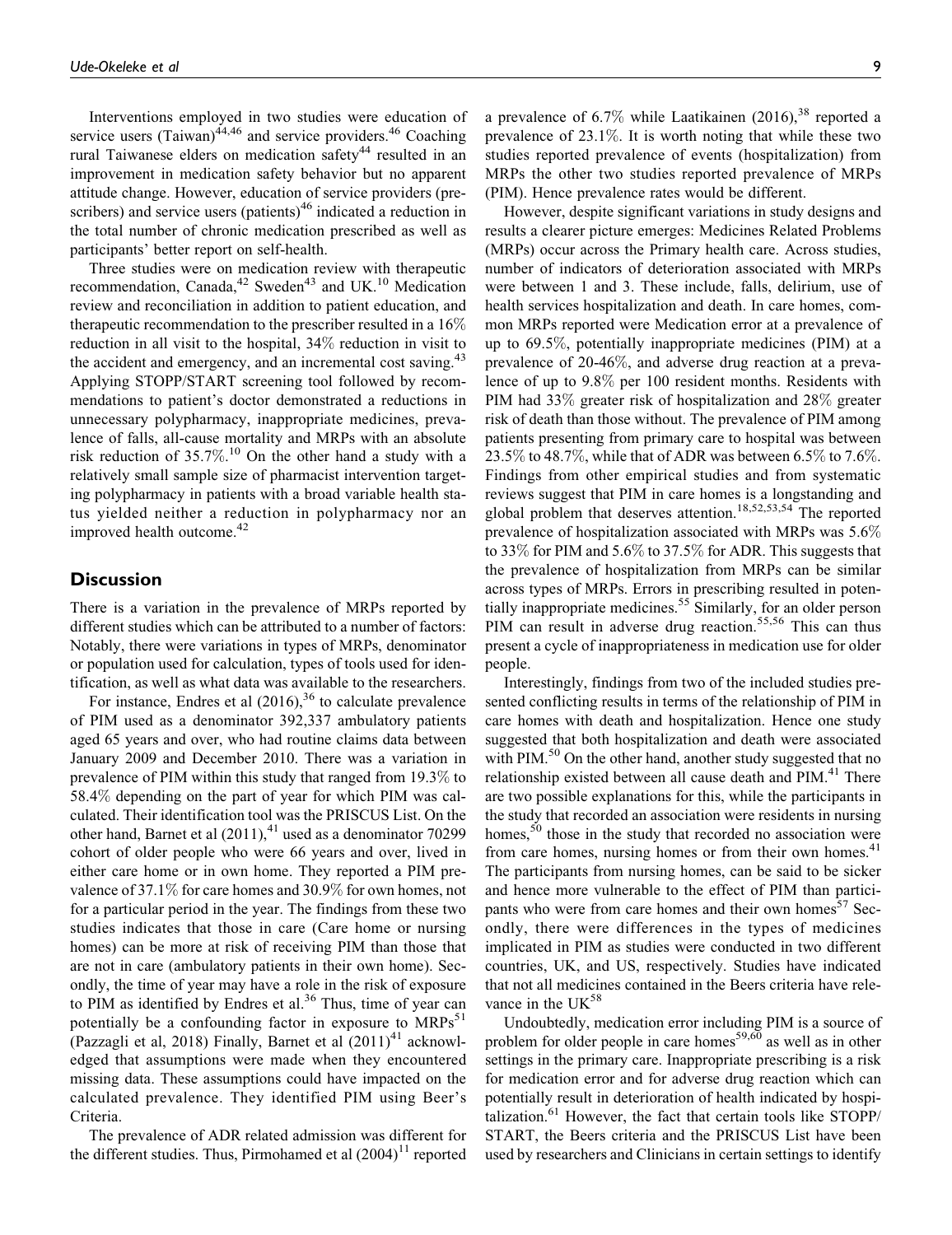MRPs suggests that applying these tools in routine practice can be achieved.<sup>39,62</sup> The relevance of such practice would be to support appropriate prescribing hence prevent and reduce potential deterioration from medicines related problems. In the UK for instance, the national institute of care and health excellence (NICE) recommends the use of STOPP/START to support prescribing in order to avoid inappropriate polypharmacy.<sup>63</sup>

Similar to the findings from this study, that from other single studies (Bohlken and Kostev, 2018; Onder et al,  $2018$ )<sup>64,66</sup> not includable in this review, also suggest that delirium is associated with medication use<sup>64,65</sup> and that delirium is a risk factor in falls.<sup>66</sup> Therefore, the implication for a patient that has MRPs associated with delirium is an increased risk of falls. It is therefore correct to suggest that indicators of deterioration which are, death, delirium, fall, hospitalization and use of health services explored in this systematic review can be associated with MRPs.

Reported risk factors for MRPs were drug use from several drug classes, intermittent use of PIM and polypharmacy. Reports from other single studies suggest that polypharmacy is a common problem in care homes globally.<sup>65,67,68</sup> Though, the terminology employed in defining polypharmacy can vary, what is important is not the number of medicines but the appropriateness of the medicines.<sup>69</sup> However, with an increase in number of medicines there is a greater opportunity for an inappropriate medicine.<sup>41</sup> In addition to polypharmacy, the other risk factors for hospitalization from MRPs were age, number of comorbidities, being a woman and dependent living. Hence a comorbid older patient, with polypharmacy, living dependently, if exposed to MRP, will be at a greater risk of hospitalization.70

The classes of medicines implicated in MRPs were antiplatelets, diuretics, NSAIDs, ACEIs, anticoagulants, and hypoglycemics. These are similar to those reported in a review carried out over a decade ago.<sup>71</sup> The fact that following on from a decade ago, the same classes of medicines are implicated in MRPs can suggest that monitoring of medication use in older people needs to be intensified. Finally, narcotics, antihistamines with strong anticholinergic effects, antispasmodic agents, iron supplements, anti-infectives and anti-epileptics though not widely reported in other reviews were identified as implicated in MRPs by this review. This finding is important because attention is required in planning interventions for older people.

Tools to identify PIM were Beer's criteria, STOPP/START criteria, and the PRISCUSS List. These are clinical tools developed to assist health care providers in providing safe medicines to older people. However, the outcome from applying these tools proved to be context and country related. In addition to this, the extent to which these tools are applied to support medication use in primary care is questionable.

Furthermore, preventative interventions to mitigate MRPs, were mostly successful variations of medication review. Hence a medication review clinic resulted in a 0.4% reduction in mean number of medicines and an improvement in general health ratings of participants from 22% to 38% over a six-month period.<sup>46</sup> Similarly, a study that applied STOPP/START to identify PIM/PPO coupled with recommendation to a medical team, reported a reduction in unnecessary polypharmacy from 20.0% at admission to 5.4% at discharge. However, there was a non-significant reduction in falls and in all-cause mortality during the 6 months follow up. STOPP/START PIM increased gradually during the follow up period in both groups.<sup>10</sup>On the other hand, a comprehensive medication reconciliation intervention with education and monitoring of the intervention group and a two month follow up, resulted in an 80% reduction in drug related admissions.<sup>43</sup> The implication is that the intervention that worked well were those that were comprehensive with an element of patients' education in addition to an ongoing conversation with patients.

The systematic review highlights the need for prescribers, usually medical doctors to reassess prescribing habits and use appropriate decision tools to optimize prescribing for older people. Similarly, Pharmacists can apply this tool in optimizing the medication review process. In addition, pharmacists require collaborations with Doctors and patients to achieve success in medication review interventions.

Finally, increase in risks of MRPs with increase in the number of medicines is of particular relevance to older people who usually take multiple therapies due to multiple co-morbidities. Hence the WHO (World Health Organization)<sup>15</sup> recognized Polypharmacy as a priority area in medication safety and in its mandate "medication without harm" advocates appropriate interventions to address this globally.

Pharmacists working in collaboration with other health care professionals have an important role to play in this global mandate.<sup>8</sup>

The importance of study finding:

- $\bullet$  Reliability of identification tools for PIM can be country specific according to the included drugs list of the country. It is important that appropriate tools are used in each country to achieve reliable outcomes
- $\bullet$  Presently, there is considerable variations in reported outcomes when different tools were employed to investigate PIM. There is thus a need to standardize systems as this will allow better comparison of outcomes and planning of effective interventions
- $\bullet$  Reduction in the occurrence of medication errors in primary care can potentially result in the reduction MRP outcomes.
- $\bullet$  Collaboration among health care professionals and Patients in planning and executing MRP interventions is required for optimal results.
- $\bullet$  Comorbidity, cognitive impairment, and polypharmacy appear to be common in people hospitalized due to MRPs.
- $\bullet$  Patients that present with indicators of deterioration such as falls, delirium, as well as those who without these, require health care services or hospitalization should be assessed for medicines related problems. This can prevent further deterioration if adequate intervention is offered such patients.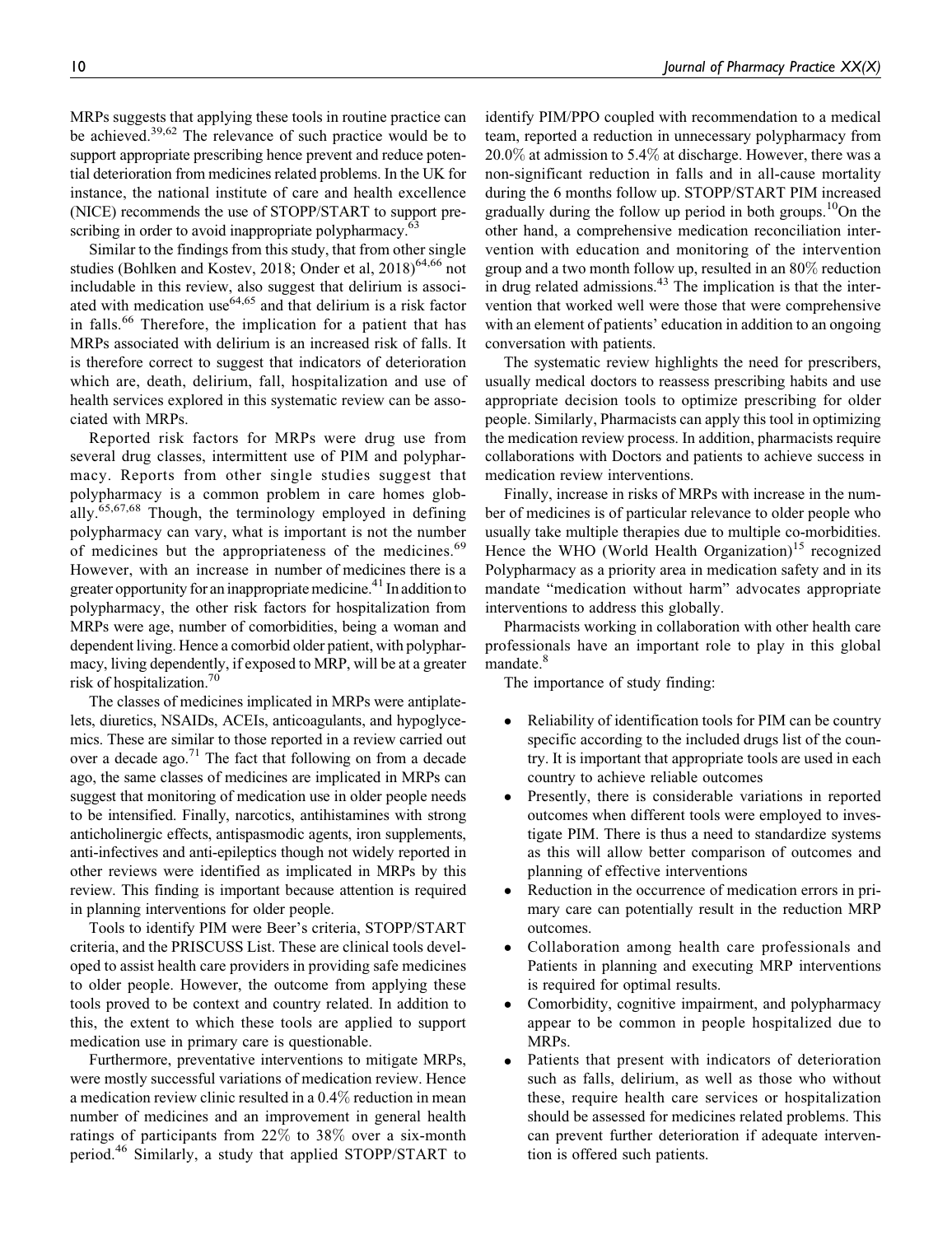# *Limitations of the Systematic Review*

Searching only published data bases could have resulted in missing out some potentially relevant but unpublished studies from the review. Secondly limiting to studies published in English language could have resulted in missing important studies published in other languages.

# *Limitations of the Evidence*

To the knowledge of the authors, this is the first systematic review to assess medicines related problems associated to potential indicators of deterioration. However, the quality of available evidence to link these indicators to deterioration in health are relatively weak. Variation in tools used for identification of MRPs limited comparability of findings across studies.

#### *Comparison with Existing Literature*

A few reviews have assessed MRPs in hospitalized patients. However, none to the knowledge of the reviewers have focused on MRPs originating in Primary care and associated with potential indicators of deterioration of health as explored in this present systematic review.

# *Implication for Research and Practice*

A few studies identified as outcomes, the indicators of deterioration which are relevant to this systematic review. Therefore, validating the concepts of deterioration in subsequent studies is required as this will provide measurable indicators for assessing its prevalence. It will also enable the planning and evaluation of interventions. Secondly, further research is required to develop methods for standardized measurements for medicines related problems that will allow greater comparability of outcomes across studies. Lastly, there was evidence that medication safety interventions are best achieved with inputs from all relevant stake holders and that pharmacists have a role to play in this.

#### **Acknowledgments**

The authors wish to acknowledge the support of "Collaboration for Leadership in Applied Health Research and Care (CLAHRC)," East of England who funded the first author's studentship.

#### **Declaration of Conflicting Interests**

The author(s) declared no potential conflicts of interest with respect to the research, authorship, and/or publication of this article.

#### **Funding**

The author(s) disclosed receipt of the following financial support for the research, authorship, and/or publication of this article: The first author was on studentship.

## **ORCID iD**

Rosetta Chinyere Ude-Okeleke, MPH **b** [https://orcid.org/0000-0002-](https://orcid.org/0000-0002-4154-8297) [4154-8297](https://orcid.org/0000-0002-4154-8297)

#### **References**

- 1. Alhomoud F, Dhillon S, Aslanpour Z, et al. Medicines use and medicine-related problems experienced by ethnic minority patients in the United Kingdom: a review. Int J Pharm Pract. 2013;21(5):277-287.
- 2. Mangoni SH, Jackson AA. Age-related changes in pharmacokinetics and pharmacodynamics: basic principles and practical applications. Br J Clin Pharmacol. 2004;57(1):6-14.
- 3. Tsilmingras D, Rosen AK, Berlowitz DR. Review article: patient safety in geriatrics: a call for action. J Gerontol A Biol Sci Med Sci. 2003;58(9): M813-M819.
- 4. Sanchez E, Vidan MT, Serra JA, et al. Prevalence of geriatric syndrome and impact on clinical and functional outcomes in older patients with acute cardiac disease. Heart. 2011;97(19): 1602-1606.
- 5. Nair B, O'Dea J, Lim L, et al. Prevalence of geriatric syndrome in a tertiary hospital. Australas J Ageing. 2008;19(2):81-84.
- 6. EMA. Committee for Medicinal Products for Human Use (CHMP). Points to Consider on Frailty Evaluation Instrument for Baseline Characteristics of Clinical Trials. EMA; 2015.
- 7. Wierenga PC, Buurman BM, Parleviet JL, et al. Association between acute geriatric syndrome and medication -related hospital admissions. Drugs Aging. 2012;29:691-699.
- 8. Hepler CD, Strand LM. Opportunities and responsibilities in pharmaceutical care. Am J Hosp Pharm. 1990;47(3);533-543.
- 9. NICE. Clinical Guideline (CG50). Acutely ill Adults in Hospital: Recognising and Responding to deterioration. NICE; 2007.
- 10. Gallagher PF, O'Connor MN, O'Mahony D.Prevention of potentially inappropriate prescribing for elderly patients: a randomized controlled trial using STOPP/START criteria. Clin Pharmacol Ther. 2011;89(6):845-854.
- 11. Pirmohamed M, James S, Meakin S, et al. Adverse drug reactions as cause of admission to hospital: prospective analysis of 18820 patients. Br Med J. 2004;329(7456):15-19.
- 12. Yamanda S, Hanagama M, Kobayashi S, et al. The impact of the 2011 great East Japan earthquake on hospitalisation for respiratory disease in rapidly aging Society: a retrospective descriptive and cross-sectional study at the disaster base hospital in Ishinomaki. Br Med J Open. 2013;3(1): e000865.
- 13. Al Hamid A, Ghaleb M, Aljadhey H, et al. A systematic review of hospitalisation resulting from medicines related problems in adult patients. Br J Clin Pharmacol. 2013;78(2):202-217.
- 14. Elliott RA, Camacho E, Campbell F, et al. Rapid Evidence Synthesis and Economic Analysis of the Prevalence and Burden of Medication error in the UK. Policy Research Unit in Economic Evaluation of Health & Care Interventions (EEPRU), NHS; 2018.
- 15. WHO. Sixty-Ninth World Assembly Side Event. Addressing the Global Challenge of Medication Safety to Improve Patient Safety and Quality of Care, Switzerland. WHO; 2016.
- 16. Gurwitz JH, Field TS, Judge J, et al. The incidence of adverse drug events in two large academic long-term care facilities. Am J Med. 2005;118(3):251-258.
- 17. Daker-White G, Hays R, McSharry J, et al. Blame the patient, blame the doctor, or blame the system? A meta synthesis of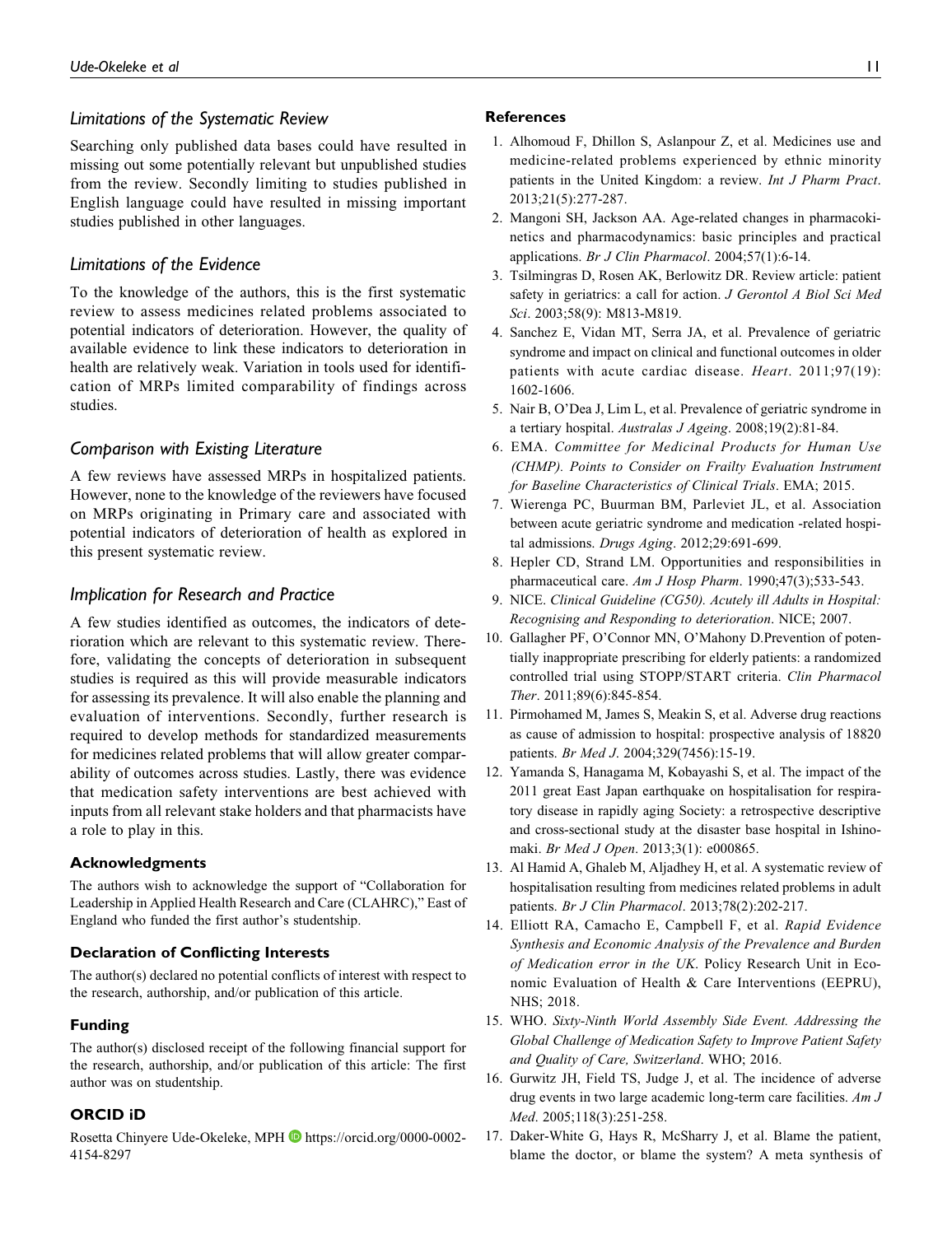qualitative studies of patient safety in primary care. PLoS ONE. 2015;10(8): e0128329.

- 18. Morin L, Laroche M, Taxier G, et al. Prevalence of potentially inappropriate medication use in older adults living in nursing homes: a systematic review. *J Post Acute Long Term Care Med.* 2016;17(9):862e1-862e9.
- 19. Ferrah N, Lovell JJ, Ibrahim JE. Systematic review of the prevalence of medication errors resulting in hospitalisation and death of nursing home residents. J Am Geriatr Soc. 2017;65(2): 433-442.
- 20. Cooper JA, Cadogan CA, Patterson SM. Intervention to improve the appropriate use of polypharmacy in older: a Cochrane systematic review. Br Med J Open. 2015;5(12): e009235.
- 21. Rankin A, Cadogan CA, Patterson SM. Interventions to improve the appropriate use of polypharmacy for older people. Cochrane Database Syst Rev. 2018;9(9): Cd008165.
- 22. Papaioannou D. Systematic Approaches to a Successful Literature Review. SAGE; 2012:96-124:Chap 6. Assessing the evidence base.
- 23. Sutton A. Systematic Approaches to a Successful Literature Review. SAGE; 2012:53-69:Chap 4. Defining scope.
- 24. Shamseer L, Moher D, Clarke M. Preferred reporting items for systematic review and meta-analysis protocols (PRISMA-P) 2015: elaboration and explanation. Br Med J. 2015;350: g7647.
- 25. Department of Health. National Service Framework for Older People. DOH; 2001.
- 26. Papaioannou D, Sutton A. Systematic Approaches to a Successful Literature Review. SAGE; 2012:70-96:Chap 5. Searching the literature.
- 27. Downs SH, Black N. The feasibility of creating a checklist for the assessment of the methodological quality both of randomised and non-randomised studies of health care interventions. J Epidemiol Community Health. 1998;52(6):377-384.
- 28. Loganthan M, Singh S, Franklin BD, et al. Interventions to optimise prescribing in care homes: systematic review. Age Ageing. 2011;40(2):1-13.
- 29. O'Connor SR, Tully M, Ryan B, et al. Failure of a numerical quality assessment scale to identify potential risk of bias in a systematic review: a comparison study. BMC Res Notes. 2015;6:1-7.
- 30. Richmond SA, Fukuchi R, Ezzat A, et al. Are joint injury, sport activity, obesity, or occupational activities predictors for osteoarthritis: a systematic review. J Orthop Sports Phys Ther. 2013; 43(8): B515-B519.
- 31. Campbell M, Machin D, Walters S. Medical Statistics. A Textbook for the Health Sciences. 4th ed. John Wiley & Sons Inc; 2007:100-114:Chap 7. P-values, and statistical inference.
- 32. Kohn LT, Corrigan JM, Donaldson MS. To Err is Human: Building a Safer Health System. National Academy Press; 2000.
- 33. Edward R, Aronson JK. Adverse drug reactions: definitions, diagnosis, and management. Lancet. 2000;356(9237):1255-1259.
- 34. Beer C, Hyde Z, Almeida OP, et al. Quality use of medicines and health outcomes among a cohort of community dwelling older men: an observational study. Br J Clin Pharmacol. 2011;71(4): 592-599.
- 35. Hofer-Dueckelmann C, Prinz E, Beindl W, et al. Adverse Drug Reactions (ADR) associated with hospital admissions- elderly

female patients are at highest risk. Int J Clin Pharmacol Ther. 2011;49(10):577-586.

- 36. Endres H G, Kaufmann-Kolle P, Steeb V, et al. Association between Potentially Inappropriate Medication (PIM) use and risk of hospitalization in older adults: an observation study based on routine data comparing PIM use with use of PIM alternatives. PLoS ONE. 2016;11(2):1-15.
- 37. Leendertse AJ, Egberts ACG, Stoker LJ, et al. Frequency of and risk factors for preventable medication -related hospital admissions in the Netherlands. Arch Intern Med. 2008;168(17):1890-1896.
- 38. Laatikainen O, Sneck S, Bloigu R, et al. Hospitalisations due to adverse drug events in the elderly: a retrospective register study. Front Pharmacol. 2016;7:358.
- 39. Henschel F, Redaelli M, Siegel M, et al. Correlation of incident potentially inappropriate medication prescription and hospitalization: an analysis based on the PRISCUS list. Drugs Real World Outcomes. 2015;2(3):249-259.
- 40. Cahir C, Bennett K, Teljeur C, et al. Potentially inappropriate prescribing and adverse health outcomes in community dwelling older patients. Br J Clin Pharmacol. 2013;77(1):201-210.
- 41. Barnet K, McCowan C, Evans JM, et al. Prevalence and outcomes of use of potentially inappropriate medicines in older people: cohort study stratified by residence in nursing home or in the community. Br Med J Qual Saf. 2011;20(3):275-281.
- 42. Sellors J, Kaczorowski J, Sellors C, et al. A randomised controlled trial of a pharmacist consultation program for family physicians and their elderly patients. Can Med Assoc J. 2003;169(1):17-22.
- 43. Gillespie U, Alassaad A, Henrohn D, et al. A comprehensive pharmacist intervention to reduce morbidity in patients 80 years and older. Arch Intern Med. 2009;169(9):894-900.
- 44. Wang C, Fetzer S, Yang YC, et al. The impact of using community health volunteers to coach medication safety behaviors among rural elders with chronic illnesses. Geriatr Nurs. 2013; 34(2):138-145.
- 45. van der Stelt CA, Vermeulen Windsant-van den Tweel AM, Egberts AC, et al. The association between potentially inappropriate prescribing and medication-related hospital admissions in older patients: a nested case control study. Drug Saf. 2016; 39(1):79-87.
- 46. Chan DC, Chen JH, Wen CJ, et al. Effectiveness of the medication safety review clinics for older adults prescribed multiple medications. J Formos Med Assoc. 2014;113(2):106-113.
- 47. Barber ND, Alldred DP, Raynor DK, et al. Care homes' use of medicines study: prevalence, causes and potential harm of medication errors in care homes for older people. Qual Saf Health Care. 2009;18(5):341-346.
- 48. Howard R, Avery A, Bissell P. Causes of preventable drug-related hospital admissions: a qualitative study. Qual Saf Health Care. 2008;17(2):109-116.
- 49. Budnitz DS, Lovergrove MC, Shehab N, et al. Emergency hospitalization for adverse drug events in older Americans.  $N$  Engl  $J$ Med. 2011;365(21):2002-2012.
- 50. Lau DT, kasper JD, Potter DE, et al. Hospitalization and death associated with potentially inappropriate medication prescriptions among elderly nursing home residents. Arch Intern Med. 2005; 165(1):68-74.